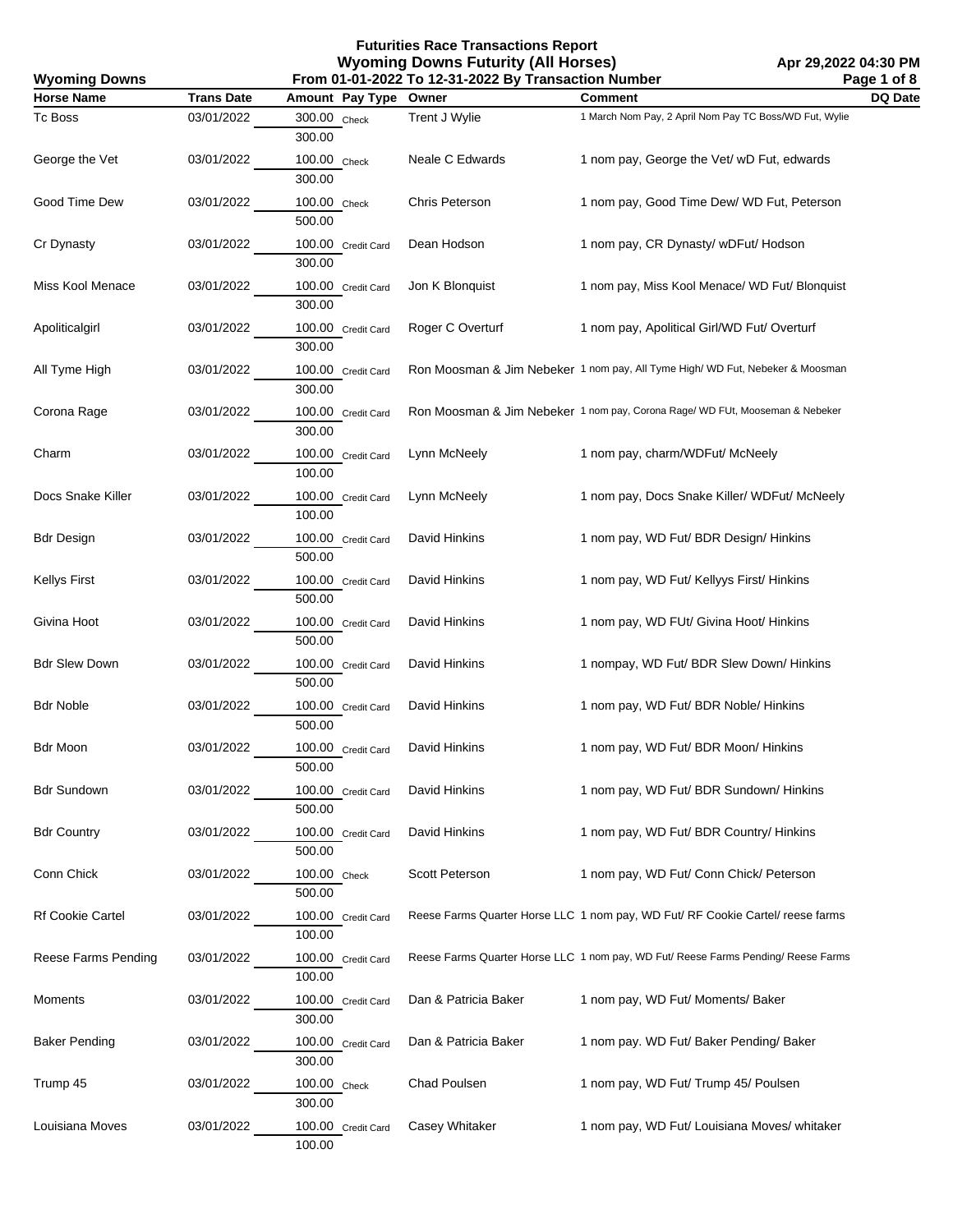| <b>Wyoming Downs</b>        | Page 2 of 8<br>From 01-01-2022 To 12-31-2022 By Transaction Number |                              |                               |                                                                                       |                |
|-----------------------------|--------------------------------------------------------------------|------------------------------|-------------------------------|---------------------------------------------------------------------------------------|----------------|
| <b>Horse Name</b>           | <b>Trans Date</b>                                                  | Amount Pay Type              | Owner                         | <b>Comment</b>                                                                        | <b>DQ Date</b> |
| <b>Bf Viral Interest</b>    | 03/01/2022                                                         | 100.00 Credit Card<br>100.00 | <b>Casey Whitaker</b>         | 1 nom pay, WD Fut/ BF Viral Interest/ Whitaker                                        |                |
| Bleu by U                   | 03/01/2022                                                         | 100.00 Check<br>100.00       | Spencer Peterson              | 1 nom pay, WD Fut/Bleu By U/ Peterson                                                 |                |
| Pappauino                   | 03/01/2022                                                         | 100.00 Check<br>300.00       | Jessica Lee Hadley            | 1 nom pay, WD Fut/ Pappauino/Hadley                                                   |                |
| Keep Me Seperate            | 03/01/2022                                                         | 100.00 Check<br>300.00       | Ray Johnson                   | 1 nom pay, WD Fut/ Keep Me Seperate/ Johnson                                          |                |
| <b>Tbt Meter Reader</b>     | 03/01/2022                                                         | 100.00 Credit Card<br>300.00 | Josh Bradley Theurer          | 1 nom pay, WD Fut/ TBT Meter Reader/ Theurer                                          |                |
| Adjudicated                 | 03/01/2022                                                         | 100.00 Check<br>300.00       | Bryan L Holgate               | 1 nom pay, WD Fut/ Adjuticated/ Holgate                                               |                |
| <b>Turbulent Jack</b>       | 03/01/2022                                                         | 100.00 Check<br>300.00       | Bryan L Holgate               | 1 nom pay, WD Fut/ Turbulent Jack/ Holgate                                            |                |
| Jess My Luck Ac             | 03/01/2022                                                         | 100.00 Check<br>300.00       | LeeAnne A Christensen         | 1 nom pay, WD Fut/ Jess My Luck AC/ Christensen                                       |                |
| Jess for Ashley             | 03/01/2022                                                         | 100.00 Check<br>300.00       | LeeAnne A Christensen         | 1 nom pay, WD Fut/ Jess For Ashley/ Christensen                                       |                |
| No Bad Dayz                 | 03/01/2022                                                         | 100.00 Check<br>500.00       | Jeffrey Smith                 | 1 nom pay, WD Fut/ No Bad Dayz/ Smith                                                 |                |
| Il Corsa                    | 03/01/2022                                                         | 100.00 Check<br>500.00       | Glade W Van Tassell           | 1 nom pay, WD Fut/ IL Corsa/ Vantassell                                               |                |
| Tk Queen of Hearts          | 03/01/2022                                                         | 100.00 Check<br>100.00       |                               | Taylor Johnson and Kyra Johnson 1 nom pay, WD Fut/ TK Queen Of Hearts/ Johnson        |                |
| Sdc to Many Coronas         | 03/01/2022                                                         | 100.00 Check<br>300.00       | Scott & Debbie Conley         | 1 nom pay, WD Fut/SDC To Many Coronas/ Conley                                         |                |
| Vanellope                   | 03/01/2022                                                         | 100.00 Check<br>300.00       |                               | Shannon R. Demler and Renegade Racing 1 nom pay, WD Fut/ Vanellope/ Demler & Renegade |                |
| Ncc Dutton                  | 03/01/2022                                                         | 100.00 Check<br>300.00       | Eddie & Andrea Jensen         | 1 nom pay, WD Fut/ NCC Dutton/ Jensen                                                 |                |
| <b>Basin Brawler</b>        | 03/01/2022                                                         | 100.00 Check<br>300.00       | Stan Young                    | 1 nom pay, WD Fut/Basin Brawler/Young                                                 |                |
| The Eagle Way               | 03/01/2022                                                         | 100.00 Check<br>300.00       | Stan Young                    | 1 nom pay, WD Fut/ The Eagle Way/ Young                                               |                |
| <b>Buzz the Tower</b>       | 03/01/2022                                                         | 100.00 Check<br>300.00       | Stan Young                    | 1 nom pay, WD Fut/ Buzz the Tower/ Young                                              |                |
| Keep the Habit              | 03/01/2022                                                         | 100.00 Check<br>300.00       | <b>Larry Stewart</b>          | 1 nom pay, WD Fut/ Keep the Habit/ Stewart                                            |                |
| Coronado Jet                | 03/01/2022                                                         | 100.00 Check<br>300.00       | <b>Larry Stewart</b>          | 1 nom pay, WD Fut/ Coronado Jet/ Stewart                                              |                |
| <b>Bds Eyezhardtoforget</b> | 03/01/2022                                                         | 100.00 Check<br>300.00       | <b>BDS Performance Horses</b> | 1 nom pay, WD Fut/ BDS Eyezhardtoforget/ BDS Performance Horses                       |                |
| <b>Bds Got a Rogue One</b>  | 03/01/2022                                                         | 100.00 Check<br>300.00       | <b>BDS Performance Horses</b> | 1 nom pay, WD Fut/ BDS Got A Rogue One/ BDS Performance Horses                        |                |
| <b>Bds Davysboldfortune</b> | 03/01/2022                                                         | 100.00 Check<br>300.00       | <b>BDS Performance Horses</b> | 1 nom pay, WD Fut/ BDS Davysboldfortune/ BDS Performance Horses                       |                |
| <b>Bds Take It Ec</b>       | 03/01/2022                                                         | 100.00 Check<br>300.00       | <b>BDS Performance Horses</b> | 1 nom pay, WD Fut/ BDS Take It EC/ BDS Performance Horses                             |                |
| <b>Kcross Cuatro</b>        | 03/01/2022                                                         | 100.00 Check<br>300.00       | <b>BDS Performance Horses</b> | 1 nom pay, WD Fut/ KCross Cuatro/ BDS Performance Horses                              |                |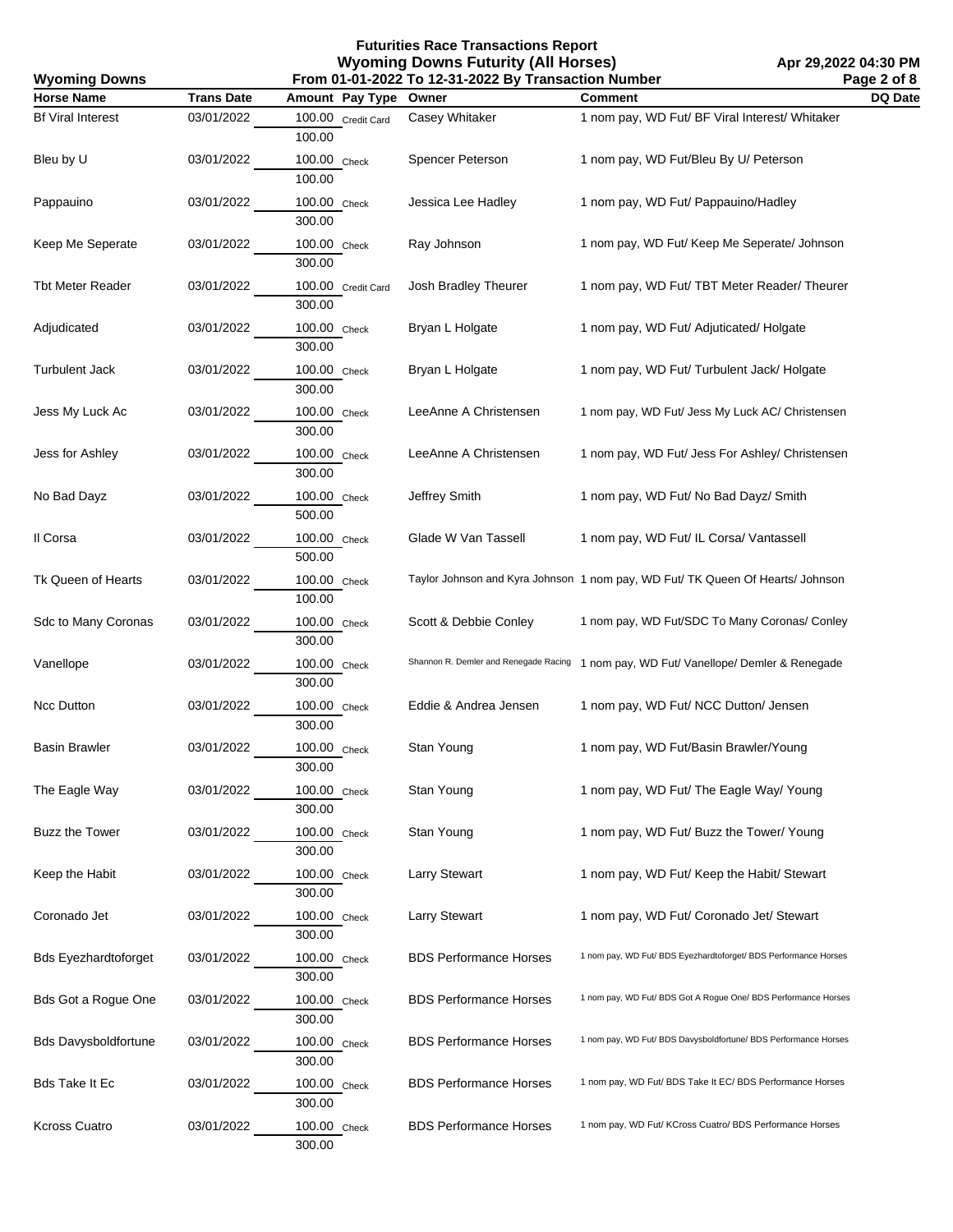| From 01-01-2022 To 12-31-2022 By Transaction Number<br><b>Wyoming Downs</b> |                   |                              |                                | Page 3 of 8                                                                     |         |
|-----------------------------------------------------------------------------|-------------------|------------------------------|--------------------------------|---------------------------------------------------------------------------------|---------|
| <b>Horse Name</b>                                                           | <b>Trans Date</b> | Amount Pay Type              | Owner                          | Comment                                                                         | DQ Date |
| Might B Easy                                                                | 03/01/2022        | 100.00 Check<br>300.00       |                                | Ross Brown and Elsha McGarry 1 nom pay, WD Fut/ Might B Easy/ Brown & Mcgarry   |         |
| Wanna B Valiant                                                             | 03/01/2022        | 100.00 Check<br>300.00       |                                | Ross Brown and Elsha McGarry 1 nompay, WD Fut/ Wanna B Valiant/ Brown & McGarry |         |
| Ms Flaming Finish                                                           | 03/01/2022        | 100.00 Check<br>300.00       | <b>CB Stables</b>              | 1 nom pay, WD Fut/ Ms Flaming Finish/ CB Stables                                |         |
| Tempting the Wagon                                                          | 03/01/2022        | 100.00 Check<br>300.00       | Lex Fabrizio                   | 1 nom pay, WD Fut/Tempting the Wagon/ Fabrizio                                  |         |
| All Willy Nilly                                                             | 03/01/2022        | 100.00 Check<br>300.00       | Lex Fabrizio                   | 1 nom pay, WD Fut/ All Willy Nilly/ Lex Fabrizio                                |         |
| Catrina Cartel                                                              | 03/01/2022        | 100.00 Check<br>300.00       | Stan Young                     | 1 nom pay, WD Fut/ Catrina Cartel/ Young                                        |         |
| Famous Reba                                                                 | 03/01/2022        | 100.00 Check<br>300.00       | Moonshine Racing               | 1 nom pay, WD Fut/ Famous Reba/ Moonshine Racing                                |         |
| Hit On 17                                                                   | 03/01/2022        | 100.00 Check<br>300.00       | Moonshine Racing               | 1 nom pay, WD Fut/ Hit On 17/ Moonshine Racing                                  |         |
| <b>MI Smooth Times</b>                                                      | 03/01/2022        | 100.00 Credit Card<br>100.00 | Michael Isom                   | 1 nom pay, WD Fut/ MI Smooth Times/ Isom                                        |         |
| Mi Fired Up                                                                 | 03/01/2022        | 100.00 Credit Card<br>100.00 | Michael Isom                   | 1 nom pay, WD Fut/ MI Fired Up/ Isom                                            |         |
| Hero Lips                                                                   | 03/01/2022        | 100.00 Credit Card<br>100.00 | Michael Isom                   | 1 nom pay, WD Fut/ Hero Lips/ Isom                                              |         |
| Justoneofthemgirls                                                          | 03/01/2022        | 100.00 Credit Card<br>100.00 | Robert Fox                     | 1 nom pay, WD Fut/ Justoneofthemgirls/ Fox                                      |         |
| Flightofthephoenix                                                          | 03/01/2022        | 100.00 Credit Card<br>100.00 | Robert Fox                     | 1 nompay, WD Fut/ Flightofthephoenix/Fox                                        |         |
| <b>Trumps Royal Dash</b>                                                    | 03/01/2022        | 100.00 Credit Card<br>300.00 | Mike Scudder                   | 1 nom pay, WD Fut/ Trumps royal Dash/ Scudder                                   |         |
| Blazin a Dynasty                                                            | 03/01/2022        | 100.00 Credit Card<br>300.00 | <b>Trent Nelson</b>            | 1 nom pay, WD Fut/ Blazin A Dynasty/ Nelson                                     |         |
| Hi Tail It                                                                  | 03/01/2022        | 100.00 Check<br>100.00       | Gary Laramie                   | 1 nom pay, WD Fut/ Hi Tail It/ Laramie                                          |         |
| Jessica Cruz                                                                | 03/01/2022        | 100.00 Check<br>100.00       | Gary Laramie                   | 1 nom pay, WD Fut/ Jessica Cruz/ Laramie                                        |         |
| <b>GI Bodacious Mystery</b>                                                 | 03/01/2022        | 100.00 Check<br>100.00       | Gary Laramie                   | 1nom pay, WD Fut/ GL Bodacious Mystery/ Laramie                                 |         |
| Flashy Doe                                                                  | 03/01/2022        | 100.00 Check<br>300.00       | Uriel Dominguez                | 1 nom pay, WD Fut/Flashy Doe/ Dominguez                                         |         |
| Apollo Dynasty                                                              | 03/01/2022        | 100.00 Credit Card<br>300.00 | Steve M Wright                 | 1 nom pay, WD Fut/Apollo Dynasty/ Wright                                        |         |
| Gg Rollin Rollin                                                            | 03/01/2022        | 100.00 Check<br>500.00       | <b>Goodrich Quarter Horses</b> | 1 nom pay, WD Fut/ GG Rollin Rollin/ Goodrich                                   |         |
| Gg Ocean King                                                               | 03/01/2022        | 100.00 Check<br>500.00       | <b>Goodrich Quarter Horses</b> | 1 nom pay, WD Fut/ GG Ocean King/ Goodrich                                      |         |
| Mister Jim                                                                  | 03/01/2022        | 100.00 Credit Card<br>300.00 | <b>Tony Greaves</b>            | 1 nom pay, WD Fut/ Mister Jim/ Greaves                                          |         |
| <b>Super Sports Cartel</b>                                                  | 03/01/2022        | 100.00 Credit Card<br>100.00 | Francisco Aguilar              | 1 nom pay, WD Fut/ Super Sports Cartel/ Aguilar                                 |         |
| Pending Name                                                                | 03/01/2022        | 100.00 Credit Card<br>100.00 | Adrian Zavala                  | 1 nom pay, WD Fut/ Pending/ Zavala                                              |         |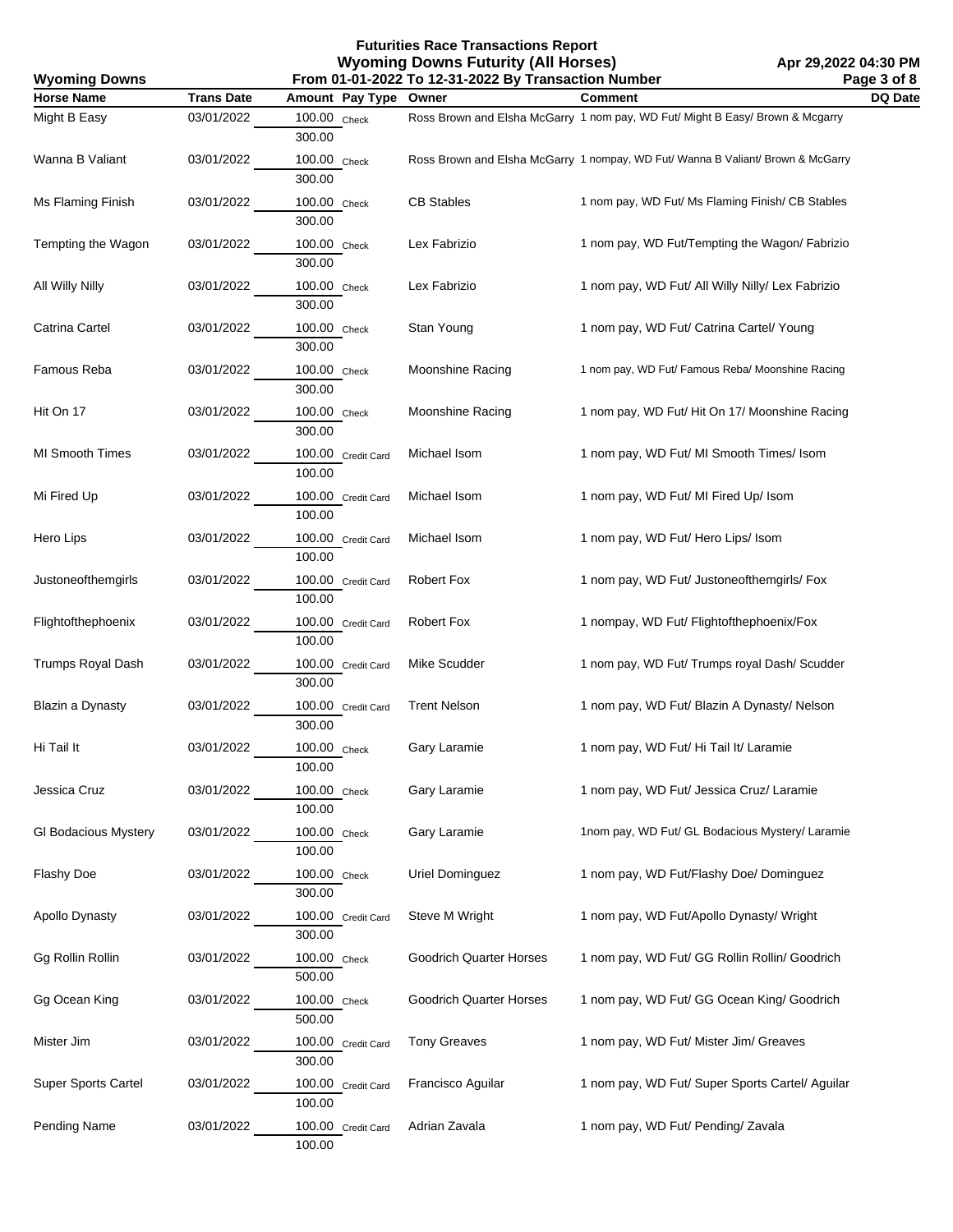| From 01-01-2022 To 12-31-2022 By Transaction Number<br><b>Wyoming Downs</b> |                          |                                                    |                                                    | Page 4 of 8                                                                                             |         |
|-----------------------------------------------------------------------------|--------------------------|----------------------------------------------------|----------------------------------------------------|---------------------------------------------------------------------------------------------------------|---------|
| <b>Horse Name</b>                                                           | <b>Trans Date</b>        | Amount Pay Type                                    | Owner                                              | <b>Comment</b>                                                                                          | DQ Date |
| Big E                                                                       | 03/01/2022               | 100.00 Check<br>300.00                             | Eric And Angela Peterson                           | 1 nom pay, WD Fut/ Big E/ Peterson                                                                      |         |
| The Other Halff                                                             | 03/01/2022               | 100.00 Check<br>300.00                             |                                                    | McColee Land & Livestock LLC 1 nom pay, WD Fut/ The Other Halff/ McColee Land and Livestock             |         |
| Fearless Moon                                                               | 03/01/2022               | 100.00 Check<br>300.00                             |                                                    | McColee Land & Livestock LLC 1nom pay, WD Fut/ Fearless Moon/ McColee Land and Livestock                |         |
| Kvn Grand Victory                                                           | 03/01/2022               | 100.00 Check<br>300.00                             |                                                    | McColee Land & Livestock LLC 1 nom pay, WD Fut/KVN Grand Victory/McColee Land and Livestock             |         |
| Bp Paint the Moon                                                           | 03/01/2022               | 100.00 Check<br>300.00                             | Renegade Racing                                    | 1 nom pay, WD Fut/ Bp Paint the Moon/ Renegade                                                          |         |
| Docs Best Night                                                             | 03/01/2022               | 100.00 Check<br>300.00                             | Renegade Racing                                    | 1 nom pay, WD Fut /Docs Best Night/ renegade                                                            |         |
| Believe the Hype                                                            | 03/01/2022               | 100.00 Check<br>300.00                             | Renegade Racing                                    | 1 nom pay, WD Fut/ Believe The Hype/ Renegade                                                           |         |
| Dangerous Fella                                                             | 03/01/2022               | 100.00 Credit Card<br>300.00                       |                                                    | Allred, Christensen, Knight, Smith 1 nom pay, WD Fut/ Dangerous Fella/Allred Christensen Knight & Smith |         |
| Miss Kool Menace                                                            | 04/01/2022               | 200.00 Credit Card<br>300.00                       | Jon K Blonquist                                    | 2 nom pay, WD Fut/ Miss Kool Menace/ Blonquist                                                          |         |
| Il Corsa                                                                    | 04/01/2022               | 200.00 Check<br>500.00                             | Glade W Van Tassell                                | 2 nom pay, WD Fut/ II Corsa/ Vantassell                                                                 |         |
| <b>Blue Marfa Lights</b>                                                    | 03/01/2022               | 100.00 Credit Card<br>300.00                       | Melvin Geezer Bowling                              | 1 nom pay, WD Fut/Blue Marfa Lights/ WD Fut                                                             |         |
| Fabs Prize                                                                  | 03/01/2022               | 100.00 Credit Card<br>100.00                       | Jose Vasquez                                       | 1 nom pay, WD Fut/ Fabs Prize/ Vasquez                                                                  |         |
| Baker Pending                                                               | 04/01/2022               | 200.00 Credit Card<br>300.00                       | Dan & Patricia Baker                               | 2 nom pay, WD Fut/ Baker Pending/ Baker                                                                 |         |
| Moments                                                                     | 04/01/2022               | 200.00 Credit Card<br>300.00                       | Dan & Patricia Baker                               | 2 nom pay, WD Fut/ Moments/ Baker                                                                       |         |
| Pending Sanchez                                                             | 03/01/2022<br>04/01/2022 | 100.00 Credit Card<br>200.00 Credit Card<br>300.00 | Fernando Sanchez<br>Fernando Sanchez               | 1 nom pay, WD Fut/ Pending Sanchez/ Sanchez<br>2 nom pay, WD Fut/ Pending Sanchez/Sanchez               |         |
| Ms Flaming Finish                                                           | 04/01/2022               | 200.00 Check<br>300.00                             | <b>CB Stables</b>                                  | 2 nom pay, WD Fut/ Ms Flaming Finish/ CB Stables                                                        |         |
| Apoliticalgirl                                                              | 04/01/2022               | 200.00 Check<br>300.00                             | Roger C Overturf                                   | 2 nompay, WD Fut/ Apolitical Girl/ Overturf                                                             |         |
| Apollo Dynasty                                                              | 04/01/2022               | 200.00 Credit Card<br>300.00                       | Steve M Wright                                     | 2 nom pay, WD Fut/ Apollo Dynasty/ Wright                                                               |         |
| All Willy Nilly                                                             | 04/01/2022               | 200.00 Check<br>300.00                             | Lex Fabrizio                                       | 2 nom pay, WD Fut/ all willy Nilly/ Fabrizio                                                            |         |
| Tempting the Wagon                                                          | 04/01/2022               | 200.00 Credit Card<br>300.00                       | Lex Fabrizio                                       | 2 nom pay, WD Fut/ Tempting The Wagon/ Fabrizo                                                          |         |
| Vanellope                                                                   | 04/01/2022               | 200.00 Check<br>300.00                             | Shannon R. Demler and Renegade Racing              | 2 nom pay, wD Fut/ Vanellope/ Demler                                                                    |         |
| Gg Rollin Rollin                                                            | 04/01/2022<br>05/02/2022 | 200.00 Check<br>200.00 Check<br>500.00             | Goodrich Quarter Horses<br>Goodrich Quarter Horses | 2 nom pay, WD Fut/ GG Rollin Rollin/ Goodrich<br>3 nom pay, WD Fut/ GG Rollin Rollin/ Goodrich          |         |
| Gg Ocean King                                                               | 04/01/2022<br>05/02/2022 | 200.00 Check<br>200.00 Check<br>500.00             | Goodrich Quarter Horses<br>Goodrich Quarter Horses | 2 nom pay, WD Fut/ GG ocean King/ Goodrich<br>3 nom pay, WD Fut/ GG Ocean King/ Goodrich                |         |
| Big E                                                                       | 04/01/2022               | 200.00 Check<br>300.00                             | Eric And Angela Peterson                           | 2 nom pay, WD Fut/ Big E/ Peterson                                                                      |         |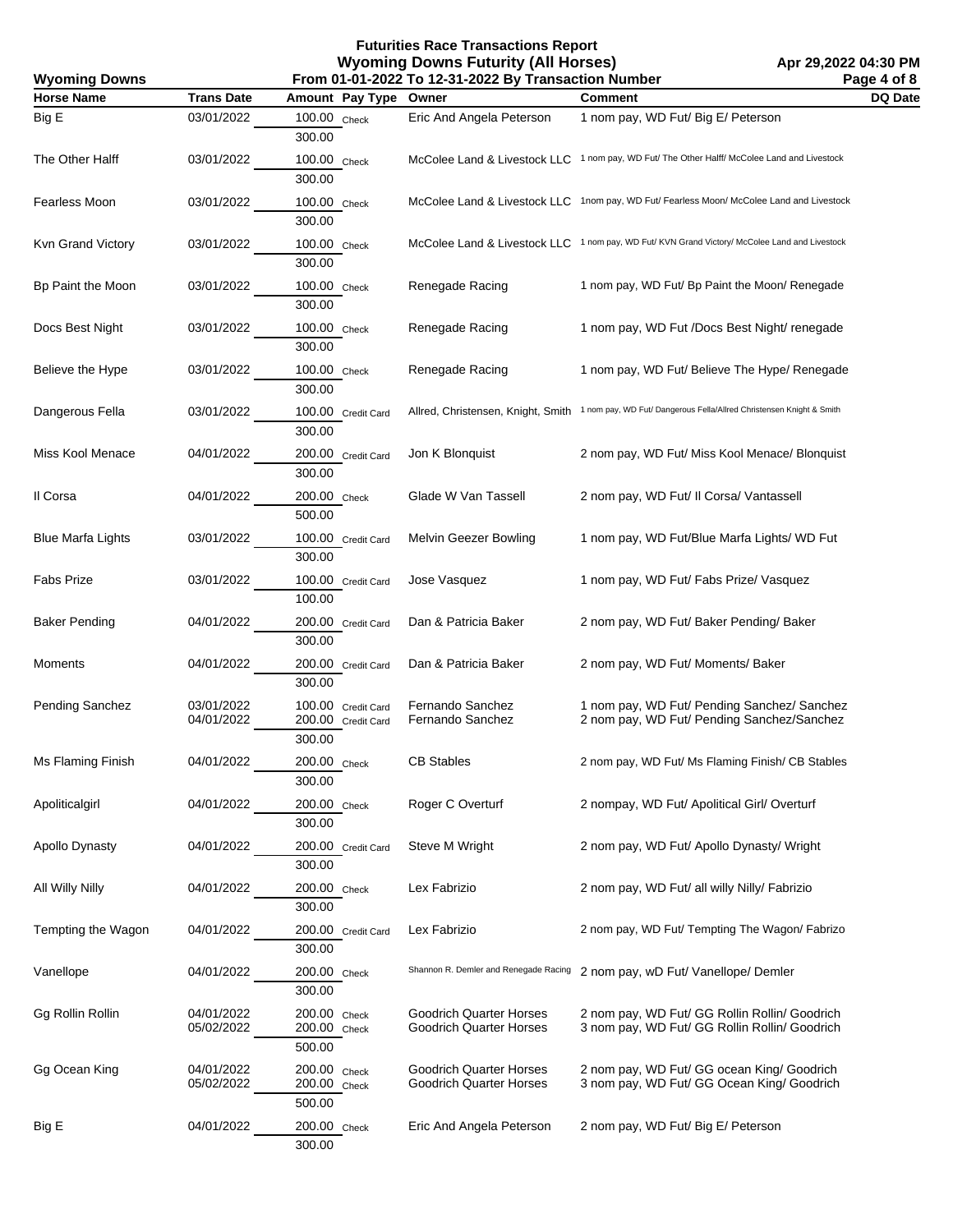**Apr 29,2022 04:30 PM Page 5 of 8**

| <b>Wyoming Downs</b>     | From 01-01-2022 To 12-31-2022 By Transaction Number<br>Page 5 of 8 |                              |                       |                                                                                                           |         |
|--------------------------|--------------------------------------------------------------------|------------------------------|-----------------------|-----------------------------------------------------------------------------------------------------------|---------|
| <b>Horse Name</b>        | <b>Trans Date</b>                                                  | Amount Pay Type Owner        |                       | Comment                                                                                                   | DQ Date |
| Mister Jim               | 04/01/2022                                                         | 200.00 Check<br>300.00       | <b>Tony Greaves</b>   | 2 nom pay, WD Fut/ Mister Jim/ Greaves                                                                    |         |
| No Bad Dayz              | 04/01/2022                                                         | 200.00 Check<br>500.00       | Jeffrey Smith         | 2 nom pay, WD Fut/ No Bad Dayz/Smith                                                                      |         |
| Il Corsa                 | 05/02/2022                                                         | 200.00 Check<br>500.00       | Glade W Van Tassell   | 3 nom pay, WD Fut/ IL Corsa/ Vantassell                                                                   |         |
| Bp Paint the Moon        | 04/01/2022                                                         | 200.00 Check<br>300.00       | Renegade Racing       | 2 nom pay, WD Fut/ BP Paint The Moon/ Renegade                                                            |         |
| Docs Best Night          | 04/01/2022                                                         | 200.00 Check<br>300.00       | Renegade Racing       | 2 nom pay, WD Fut/ Docs Best Night/ renegade                                                              |         |
| Believe the Hype         | 04/01/2022                                                         | 200.00 Check<br>300.00       | Renegade Racing       | 2 nom pay, WD Fut/ Believe the Hype/ renegade                                                             |         |
| Jess My Luck Ac          | 04/01/2022                                                         | 200.00 Check<br>300.00       | LeeAnne A Christensen | 2 nompay, WD Fut/ Jess My Luck AC/ Christensen                                                            |         |
| Jess for Ashley          | 04/01/2022                                                         | 200.00 Check<br>300.00       | LeeAnne A Christensen | 2 nom pay, WD Fut/ Jess For Ashley/ Christensen                                                           |         |
| Tbt Meter Reader         | 04/01/2022                                                         | 200.00 Check<br>300.00       | Josh Bradley Theurer  | 2 nom pay, WD Fut/ TBT Meter Reader/ Theurer                                                              |         |
| Wanna B Valiant          | 04/01/2022                                                         | 200.00 Check<br>300.00       |                       | Ross Brown and Elsha McGarry 2 nom pay, WD Fut/ Wanna B Valiant/ Brown McGarry                            |         |
| Might B Easy             | 04/01/2022                                                         | 200.00 Check<br>300.00       |                       | Ross Brown and Elsha McGarry 2 nom pay, WD Fut/ Might B easy/ Brown McGarry                               |         |
| Conn Chick               | 04/01/2022                                                         | 200.00 Check<br>500.00       | Scott Peterson        | 2 nom pay, WD Fut/Conn Chick/ Peterson                                                                    |         |
| The Other Halff          | 04/01/2022                                                         | 200.00 Check<br>300.00       |                       | McColee Land & Livestock LLC 2 nom pay, WD Fut/ The Other Halff/ McColee                                  |         |
| Kvn Grand Victory        | 04/01/2022                                                         | 200.00 Check<br>300.00       |                       | McColee Land & Livestock LLC 2 nom pay, WD Fut/ KVN Grand Victory/ McColee                                |         |
| Fearless Moon            | 04/01/2022                                                         | 200.00 Check<br>300.00       |                       | McColee Land & Livestock LLC 2 nom pay, WD Fut/ Fearless Moon/ McColee                                    |         |
| Trump 45                 | 04/01/2022                                                         | 200.00 Check<br>300.00       | Chad Poulsen          | 2 nom pay, WD Fut/ Trump 45/ Poulsen                                                                      |         |
| Corona Rage              | 04/01/2022                                                         | 200.00 Check<br>300.00       |                       | Ron Moosman & Jim Nebeker 2 nom pay, WD Fut/ Corona Rage/ Moosman & Nebeker                               |         |
| All Tyme High            | 04/01/2022                                                         | 200.00 Check<br>300.00       |                       | Ron Moosman & Jim Nebeker 2 nom pay, WD Fut/ All Tyme High/ Moosman & Nebeker                             |         |
| Keep Me Seperate         | 04/01/2022                                                         | 200.00 Check<br>300.00       | Ray Johnson           | 2 nom pay, WD Fut/ Keep Me Seperate/ Johnson                                                              |         |
| Ncc Dutton               | 04/01/2022                                                         | 200.00 Check<br>300.00       | Eddie & Andrea Jensen | 2 nom pay, WD Fut/ NCC Dutton/ Jensen                                                                     |         |
| Dangerous Fella          | 04/01/2022                                                         | 200.00 Credit Card<br>300.00 |                       | Allred, Christensen, Knight, Smith 2 nom pay, Wd Fut/ Dangerous Fella/ Allred, Christensen, Knight, smith |         |
| George the Vet           | 04/01/2022                                                         | 200.00 Check<br>300.00       | Neale C Edwards       | 2 nom pay, WD Fut/ George The Vet/ edwards                                                                |         |
| Good Time Dew            | 04/01/2022                                                         | 200.00 Check<br>500.00       | Chris Peterson        | 2 nom pay, WD Fut/ Good Time Dew/ Peterson                                                                |         |
| <b>Blue Marfa Lights</b> | 04/01/2022                                                         | 200.00 Credit Card<br>300.00 | Melvin Geezer Bowling | 2 nom pay, WD Fut/ Blue Marfa Lights/ Bowling                                                             |         |
| No Bad Dayz              | 05/02/2022                                                         | 200.00 Check<br>500.00       | Jeffrey Smith         | 3 nom pay, WD Fut/ No Bad Dayz/ Smith                                                                     |         |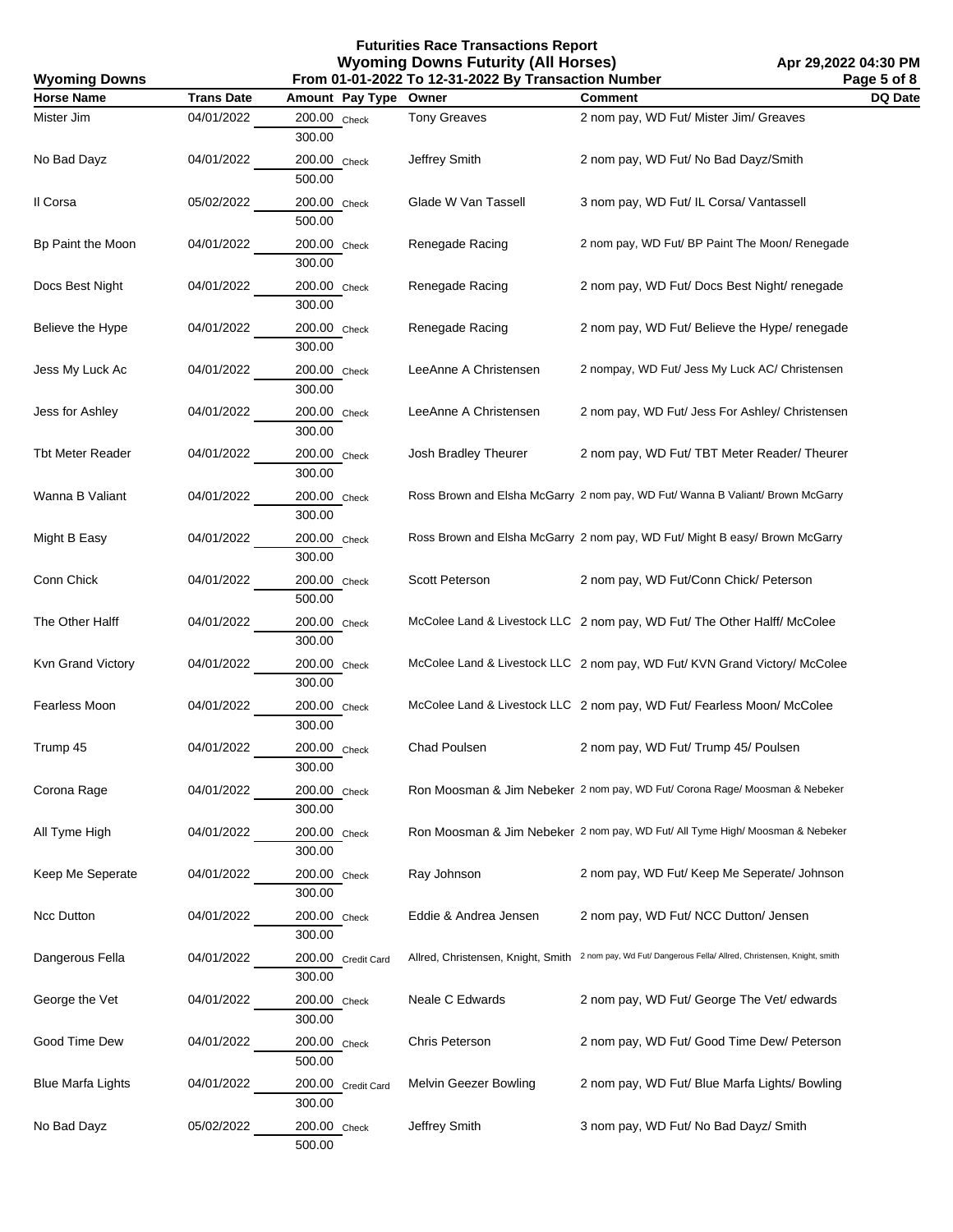**Apr 29,2022 04:30 PM Page 6 of 8**

| <b>Wyoming Downs</b>        | From 01-01-2022 To 12-31-2022 By Transaction Number |                                                    |                                                                                |                                                                                                            |         |
|-----------------------------|-----------------------------------------------------|----------------------------------------------------|--------------------------------------------------------------------------------|------------------------------------------------------------------------------------------------------------|---------|
| <b>Horse Name</b>           | <b>Trans Date</b>                                   | Amount Pay Type                                    | Owner                                                                          | <b>Comment</b>                                                                                             | DQ Date |
| Coronado Jet                | 04/01/2022                                          | 200.00 Check<br>300.00                             | <b>Larry Stewart</b>                                                           | 2 nom pay, WD Fut/Coronado Jet/ Stewart                                                                    |         |
| Keep the Habit              | 04/01/2022                                          | 200.00 Check<br>300.00                             | <b>Larry Stewart</b>                                                           | 2 nom pay, WD Fut/ Keep the Habit/ Stewart                                                                 |         |
| <b>Bds Eyezhardtoforget</b> | 04/01/2022                                          | 200.00 Check<br>300.00                             | <b>BDS Performance Horses</b>                                                  | 2 nom pay, WD Fut/ bds Eyezhardtoforget/ BDS Performance Horses                                            |         |
| <b>Bds Got a Rogue One</b>  | 04/01/2022                                          | 200.00 Check<br>300.00                             | <b>BDS Performance Horses</b>                                                  | 2 nom pay, WD Fut/ BdS Got a Rogue One/ BDS Performance                                                    |         |
| <b>Bds Davysboldfortune</b> | 04/01/2022                                          | 200.00 Check<br>300.00                             | <b>BDS Performance Horses</b>                                                  | 2 nom pay, WD Fut/ bds Davysboldfortune/ BDS Performance                                                   |         |
| Bds Take It Ec              | 04/01/2022                                          | 200.00 Check<br>300.00                             | <b>BDS Performance Horses</b>                                                  | 2 nom pay, WD Fut/ bds Take it EC/ BDS Performance Horses                                                  |         |
| <b>Kcross Cuatro</b>        | 04/01/2022                                          | 200.00 Check<br>300.00                             | <b>BDS Performance Horses</b>                                                  | 2 nom pay, WD Fut/ Kcross Cuatro/ BDS Performance                                                          |         |
| Hit On 17                   | 04/01/2022                                          | 200.00 Check<br>300.00                             | Moonshine Racing                                                               | 2 nom pay, WD Fut/ Hit on 17/ Moonshine Racing                                                             |         |
| Famous Reba                 | 04/01/2022                                          | 200.00 Check<br>300.00                             | Moonshine Racing                                                               | 2 nom pay, WD Fut/ Famous Reba/ Moonshine Racing                                                           |         |
| Trumps Royal Dash           | 04/01/2022                                          | 200.00 Credit Card<br>300.00                       | Mike Scudder                                                                   | 2 nom pay, WD Fut/ trumps royal Dash/ Scudder                                                              |         |
| <b>Big Buddy</b>            | 03/01/2022<br>04/01/2022                            | 200.00 Credit Card<br>200.00 Credit Card<br>400.00 | Pedro Mena<br>Pedro Mena                                                       | 1 nom pay, WD Fut/ Big Buddy/ Mena<br>2 nom pay, WD Fut/ Bug buddy/ Mena                                   |         |
| Pappauino                   | 04/01/2022                                          | 200.00 Check<br>300.00                             | Jessica Lee Hadley                                                             | 2 nom pay, WD Fut/ Pappauino/ Hadley                                                                       |         |
| Panamita                    | 03/01/2022<br>04/01/2022                            | 100.00 Credit Card<br>200.00 Credit Card<br>300.00 | Brenda F Villa<br>Brenda F Villa                                               | 1 nom pay, WD Fut/ Panamita/ Villa<br>2 nom pay, WD Fut/ Panamita/ Villa                                   |         |
| <b>Turbulent Jack</b>       | 04/01/2022                                          | 200.00 Credit Card<br>300.00                       | Bryan L Holgate                                                                | 2 nom pay, WD Fut/ Turbulent Jack/ Holgate                                                                 |         |
| Adjudicated                 | 04/01/2022                                          | 200.00 Credit Card<br>300.00                       | Bryan L Holgate                                                                | 2 nom pay, wD Fut/ Adjudicated/ Holgate                                                                    |         |
| Big A                       | 03/01/2022<br>04/01/2022                            | 100.00 Credit Card<br>200.00 Credit Card<br>300.00 | Gary Laramie<br>Gary Laramie                                                   | 1 nom pay, WD Fut/ Big A/ Laramie<br>2 nom pay, WD Fut/ Big A/ Laramie                                     |         |
| Blazin a Dynasty            | 04/01/2022                                          | 200.00 Credit Card<br>300.00                       | <b>Trent Nelson</b>                                                            | 2 nom pay, WD Fut/ Blazin A Dynasty/ Nelson                                                                |         |
| Sdc to Many Coronas         | 04/01/2022                                          | 200.00 Check<br>300.00                             | Scott & Debbie Conley                                                          | 2 nom pay, WD Fut/ SDC To Many Coronas/ Conley                                                             |         |
| Just Nando                  | 03/01/2022<br>04/01/2022                            | 200.00 Check<br>200.00 Check<br>400.00             | Shannon R. Demler and Renegade Racing<br>Shannon R. Demler and Renegade Racing | 1 nom pay, WD Fut/ Just Nando/ Demler & Renegade<br>2 nom pay, WD Fut/ Just Nando/ Demler & Renegade       |         |
| Basin Brawler               | 04/01/2022                                          | 200.00 Check<br>300.00                             | Stan Young                                                                     | 2 nom pay, WD Fut/ Basin Brawler/ Young                                                                    |         |
| The Eagle Way               | 04/01/2022                                          | 200.00 Check<br>300.00                             | Stan Young                                                                     | 2 nom pay, WD Fut/ The Eagle Way/ Young                                                                    |         |
| Buzz the Tower              | 04/01/2022                                          | 200.00 Check<br>300.00                             | Stan Young                                                                     | 2 nom pay, WD Fut/ Buzz the tower/ Young                                                                   |         |
| Catrina Cartel              | 04/01/2022                                          | 200.00 Check<br>300.00                             | Stan Young                                                                     | 2 nom pay, WD Fut/ Catrina Cartel/ Young                                                                   |         |
| Grandmasshootingstar        | 03/01/2022<br>04/01/2022                            | 100.00 Credit Card<br>200.00 Credit Card<br>300.00 | Omar Guadarrama<br>Omar Guadarrama                                             | 1 nom pay, WD Fut/ Grandmasshootingstar/ Guadarrama<br>2 nom pay, WD Fut/ Grandmasshootingstar/ Guadarrama |         |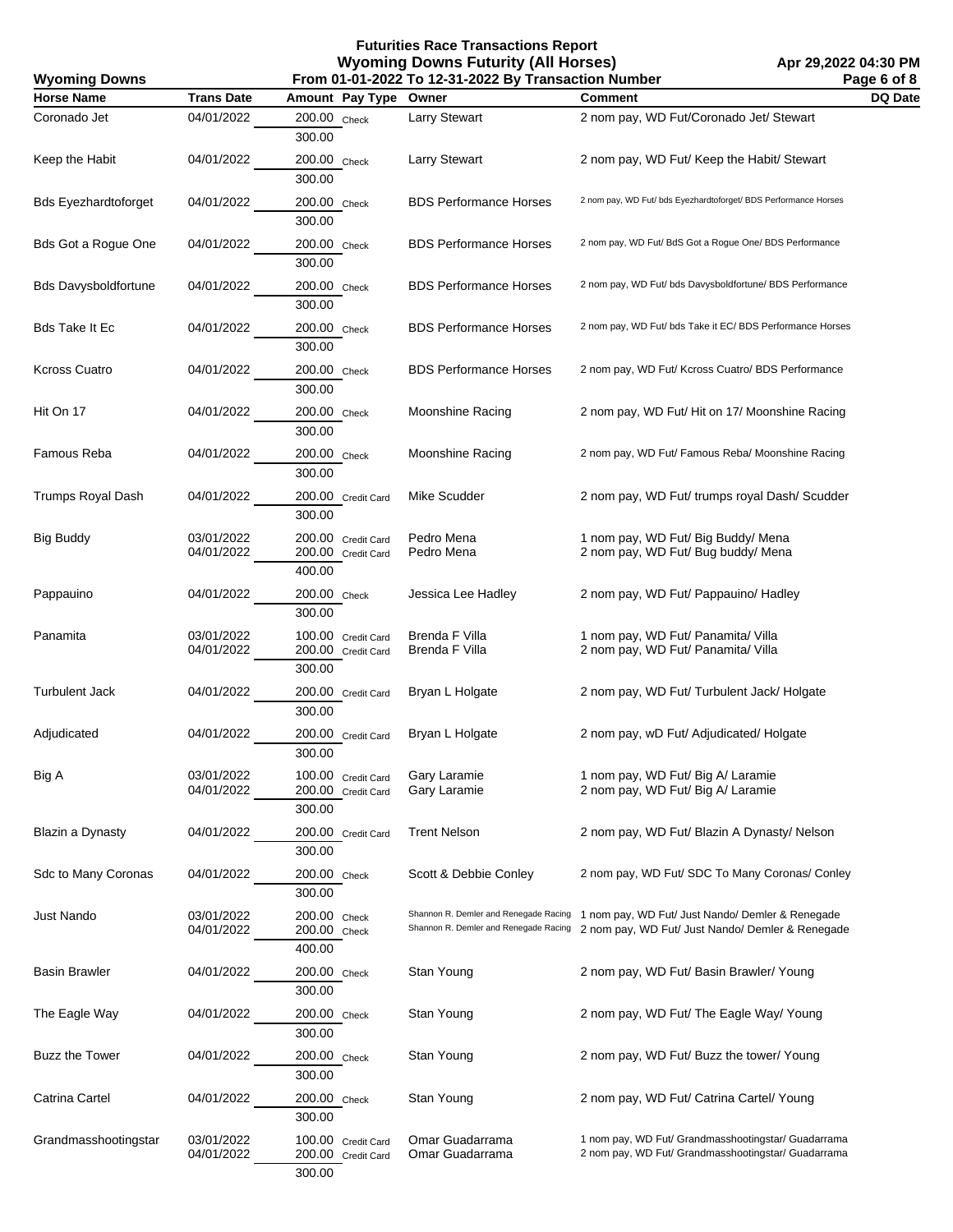| <b>Wyoming Downs</b> | From 01-01-2022 To 12-31-2022 By Transaction Number<br>Page 7 of 8 |                                                        |                                                              |                                                                                                                                                 |         |
|----------------------|--------------------------------------------------------------------|--------------------------------------------------------|--------------------------------------------------------------|-------------------------------------------------------------------------------------------------------------------------------------------------|---------|
| <b>Horse Name</b>    | <b>Trans Date</b>                                                  | Amount Pay Type                                        | Owner                                                        | <b>Comment</b>                                                                                                                                  | DQ Date |
| Flashy Doe           | 04/01/2022                                                         | 200.00 Check<br>300.00                                 | <b>Uriel Dominguez</b>                                       | 2 nom pay, WD Fut/ Flashy Doe/ Dominguez                                                                                                        |         |
| <b>Bdr Design</b>    | 04/01/2022                                                         | 200.00 Credit Card<br>500.00                           | David Hinkins                                                | 2 nom pay, WD Fut/ BDR Design/ Hinkins                                                                                                          |         |
| <b>Kellys First</b>  | 04/01/2022                                                         | 200.00 Credit Card<br>500.00                           | David Hinkins                                                | 2 nom pay, WD FUt/ Kellys First/ Hinkins                                                                                                        |         |
| Givina Hoot          | 04/01/2022                                                         | 200.00 Credit Card<br>500.00                           | David Hinkins                                                | 2 nom pay, WD FUt/ Givina Hoot/ Hinkins                                                                                                         |         |
| <b>Bdr Slew Down</b> | 04/01/2022                                                         | 200.00 Credit Card<br>500.00                           | David Hinkins                                                | 2 noom pay, WD Fut/ BDR Slew Down/ Hinkins                                                                                                      |         |
| <b>Bdr Noble</b>     | 04/01/2022                                                         | 200.00 Credit Card<br>500.00                           | David Hinkins                                                | 2 nom pay, WD FUt/ BDR Noble/ Hinkins                                                                                                           |         |
| Bdr Moon             | 04/01/2022                                                         | 200.00 Credit Card<br>500.00                           | David Hinkins                                                | 2 nom pay, WD Fut/ BDR Moon/ Hinkins                                                                                                            |         |
| Bdr Sundown          | 04/01/2022                                                         | 200.00 Credit Card<br>500.00                           | David Hinkins                                                | 2 nom pay, WD Fut/ BDR Sundown/ Hinkins                                                                                                         |         |
| <b>Bdr Country</b>   | 04/01/2022                                                         | 200.00 Credit Card<br>500.00                           | David Hinkins                                                | 2 nom pay, WD FUt/ BDR Country/ Hinkins                                                                                                         |         |
| <b>Bdr Design</b>    | 05/02/2022                                                         | 200.00 Credit Card<br>500.00                           | David Hinkins                                                | 3 nm pay, WD FUt/ BDR Design/ Hinkins                                                                                                           |         |
| <b>Kellys First</b>  | 05/02/2022                                                         | 200.00 Credit Card<br>500.00                           | David Hinkins                                                | 3 nom pay, WD FUt/ Kellys First/ Hinkins                                                                                                        |         |
| Givina Hoot          | 05/02/2022                                                         | 200.00 Credit Card<br>500.00                           | David Hinkins                                                | 3 nom pay, WD FUt/ Givena Hoot/ Hinkins                                                                                                         |         |
| <b>Bdr Slew Down</b> | 05/02/2022                                                         | 200.00 Credit Card<br>500.00                           | David Hinkins                                                | 3 nom pay, WD Fut/ BDR Slew Down/ Hinkins                                                                                                       |         |
| <b>Bdr Noble</b>     | 05/02/2022                                                         | 200.00 Credit Card<br>500.00                           | David Hinkins                                                | 3 nom pay, WD FUt/ BDR Noble/ Hinkins                                                                                                           |         |
| Bdr Sundown          | 05/02/2022                                                         | 200.00 Credit Card<br>500.00                           | David Hinkins                                                | 3 nom pay, WD Fut/ BDR Sundown/ Hinkins                                                                                                         |         |
| Bdr Moon             | 05/02/2022                                                         | 200.00 Credit Card<br>500.00                           | David Hinkins                                                | 3 nom pay, WD Fut/ BDR Moon/ Hinkins                                                                                                            |         |
| <b>Bdr Country</b>   | 05/02/2022                                                         | 200.00 Credit Card<br>500.00                           | David Hinkins                                                | 3 nom pay, wD Fut/ BDR Country/ Hinkins                                                                                                         |         |
| Conn Chick           | 05/02/2022                                                         | 200.00 Check<br>500.00                                 | Scott Peterson                                               | 3 nom pay, WD Fut/ Conn Chick/ Peterson                                                                                                         |         |
| Good Time Dew        | 05/02/2022                                                         | 200.00 Check<br>500.00                                 | Chris Peterson                                               | 3 nom pay, WD Fut/ Good time dew/ Peterson                                                                                                      |         |
| Cr Dynasty           | 04/01/2022                                                         | 200.00 Credit Card<br>300.00                           | Dean Hodson                                                  | 2 nom pay, WD Fut/ CR Dynasty/ Hodson                                                                                                           |         |
| My Favorite Partner  | 03/01/2022<br>04/01/2022<br>05/02/2022                             | 100.00 Check<br>200.00 Check<br>200.00 Check<br>500.00 | <b>Bill Doenz</b><br><b>Bill Doenz</b><br><b>Bill Doenz</b>  | 1 nom pay, WD Fut/ My Favorite Partner/ Doenz<br>2 nom pay, wD Fut/ My Favorite Partner/ Doenz<br>3 nom pay, WD Fut/ My Favorite Partner/ Doenz |         |
| Dashing Dish         | 03/01/2022<br>04/01/2022<br>05/02/2022                             | 100.00 Check<br>200.00 Check<br>200.00 Check<br>500.00 | <b>Bill Doenz</b><br><b>Bill Doenz</b><br><b>Bill Doenz</b>  | 1 nom pay, wD Fut/ Dashing Dish/ Doenz<br>2 nom pay, WD Fut/ Dashing Dish/ Doenz<br>3 nom pay, wD Fut/ Dashing Dish/ Doenz                      |         |
| Quicky               | 03/01/2022<br>04/01/2022                                           | 100.00 Credit Card<br>200.00 Credit Card<br>300.00     | <b>Biby Nathalie Garfias</b><br><b>Biby Nathalie Garfias</b> | 1 nom pay, wD Fut/ Quicky/ Garfias<br>2 nom pay, WD Fut/ Quicky/ Garfias                                                                        |         |